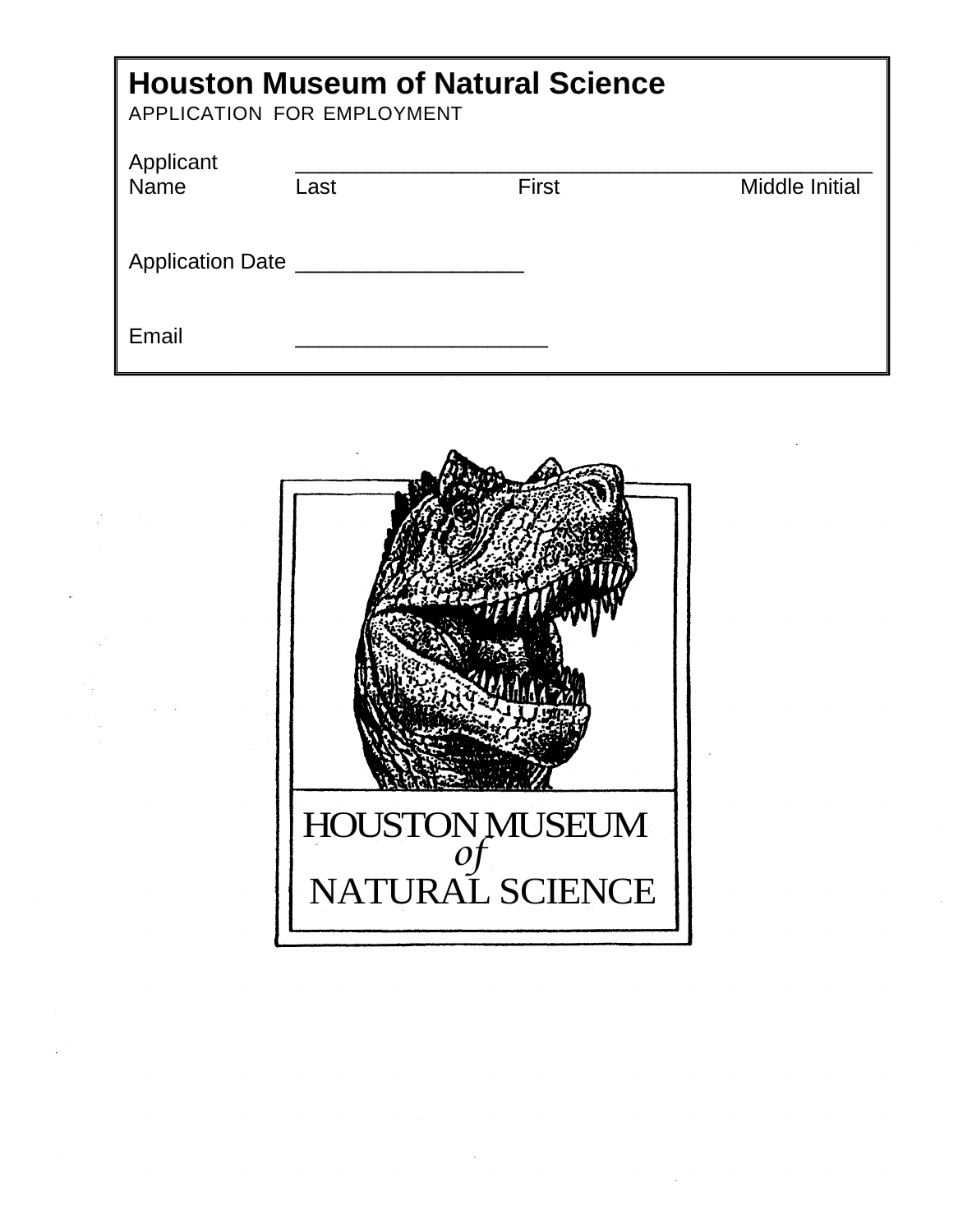# **Houston Museum of Natural Science**

APPLICATION FOR EMPLOYMENT

Be detailed and thorough about your experience. Type or neatly print the application and any attached sheets. Fill in any blanks or indicate not applicable (N/A); If there is not enough space, attach additional sheets. Incomplete information concerning dates of employment, education, etc. will prevent us from considering you for available employment opportunities. All applicants arc given equal consideration for employment without regard to race, color, religion, sex, national origin, age, and disability in compliance with all federal and state laws.

#### **PERSONAL INFORMATION**

|                                                                                                                                                                                                                                      |                     |                                          |                                                                                                                                                     |                                                                                           |              |                                   | DATE: the contract of the contract of the contract of the contract of the contract of the contract of the contract of the contract of the contract of the contract of the contract of the contract of the contract of the cont |  |
|--------------------------------------------------------------------------------------------------------------------------------------------------------------------------------------------------------------------------------------|---------------------|------------------------------------------|-----------------------------------------------------------------------------------------------------------------------------------------------------|-------------------------------------------------------------------------------------------|--------------|-----------------------------------|--------------------------------------------------------------------------------------------------------------------------------------------------------------------------------------------------------------------------------|--|
| LAST                                                                                                                                                                                                                                 | <b>FIRST</b>        |                                          |                                                                                                                                                     | <b>MIDDLE INITIAL</b>                                                                     |              |                                   |                                                                                                                                                                                                                                |  |
| PRESENT ADDRESS                                                                                                                                                                                                                      |                     | <b>PREVIOUS ADDRESS</b>                  |                                                                                                                                                     |                                                                                           |              | <b>PHONE</b>                      |                                                                                                                                                                                                                                |  |
| EMAIL:                                                                                                                                                                                                                               |                     | (if less than 1 year at present address) |                                                                                                                                                     |                                                                                           |              | CELL:                             |                                                                                                                                                                                                                                |  |
| STREET:                                                                                                                                                                                                                              |                     | STREET:                                  |                                                                                                                                                     |                                                                                           |              | HOME:                             |                                                                                                                                                                                                                                |  |
| CITY:                                                                                                                                                                                                                                |                     | CITY:                                    |                                                                                                                                                     |                                                                                           |              | <b>WORK:</b>                      |                                                                                                                                                                                                                                |  |
| STATE, ZIP:<br><u> 1980 - Jan Jawa Barat, prima provincia prima prima prima prima prima prima prima prima prima prima prima pri</u>                                                                                                  |                     | STATE, ZIP:                              |                                                                                                                                                     |                                                                                           |              |                                   |                                                                                                                                                                                                                                |  |
| IF HIRED, WILL YOU BE ABLE TO PROVIDE PROOF<br>OF EMPLOYMENT AUTHORIZATION AND IDENTIFY<br>WITHIN THREE DAYS OF EMPLOYMENT<br>$\Box$ Yes $\Box$ No<br><b>EMERGENCY CONTACT</b>                                                       |                     |                                          |                                                                                                                                                     | HAVE YOU ATTENDED SCHOOLS OR<br><b>WORKED UNDER ANOTHER NAME?</b><br>$\Box$ Yes $\Box$ No |              | ARE YOU AT LEAST 14 YEARS OF AGE? |                                                                                                                                                                                                                                |  |
|                                                                                                                                                                                                                                      |                     |                                          |                                                                                                                                                     | $\Box$ Yes $\Box$ No                                                                      |              |                                   |                                                                                                                                                                                                                                |  |
|                                                                                                                                                                                                                                      |                     |                                          |                                                                                                                                                     |                                                                                           |              |                                   |                                                                                                                                                                                                                                |  |
|                                                                                                                                                                                                                                      |                     |                                          |                                                                                                                                                     |                                                                                           |              |                                   |                                                                                                                                                                                                                                |  |
|                                                                                                                                                                                                                                      |                     |                                          |                                                                                                                                                     |                                                                                           |              |                                   |                                                                                                                                                                                                                                |  |
| <u>a sa salawang mga sangang pangangang ng mga sangang ng mga sangang ng mga sangang ng mga sangang ng mga sangang ng mga sangang ng mga sangang ng mga sangang ng mga sangang ng mga sangang ng mga sangang ng mga sangang ng m</u> |                     | <b>POSITION DESIRED</b>                  |                                                                                                                                                     |                                                                                           |              |                                   |                                                                                                                                                                                                                                |  |
| PRIMARY POSITION<br>OF INTEREST<br><u> 1989 - Johann Barnett, fransk politik (d. 1989)</u>                                                                                                                                           |                     |                                          | <b>OTHER</b><br>POSITION<br><u> The Communication of the Communication of the Communication of the Communication of the Communication of the Co</u> |                                                                                           |              |                                   |                                                                                                                                                                                                                                |  |
| SALARY DESIRED ________________________________                                                                                                                                                                                      |                     |                                          |                                                                                                                                                     |                                                                                           |              |                                   |                                                                                                                                                                                                                                |  |
| ARE YOU EMPLOYED NOW? □ Yes □ No IF YES, NAME OF COMPANY________________________                                                                                                                                                     |                     |                                          |                                                                                                                                                     |                                                                                           |              |                                   |                                                                                                                                                                                                                                |  |
|                                                                                                                                                                                                                                      |                     |                                          |                                                                                                                                                     |                                                                                           |              |                                   |                                                                                                                                                                                                                                |  |
|                                                                                                                                                                                                                                      |                     |                                          |                                                                                                                                                     |                                                                                           |              |                                   |                                                                                                                                                                                                                                |  |
| APPLICATION FOR                                                                                                                                                                                                                      | $\square$ FULL TIME |                                          | $\square$ PART TIME                                                                                                                                 | $\square$ SUMMER                                                                          |              | $\Box$ OTHER                      |                                                                                                                                                                                                                                |  |
|                                                                                                                                                                                                                                      |                     | <b>EDUCATION</b>                         |                                                                                                                                                     |                                                                                           |              |                                   |                                                                                                                                                                                                                                |  |
|                                                                                                                                                                                                                                      |                     |                                          |                                                                                                                                                     |                                                                                           |              |                                   |                                                                                                                                                                                                                                |  |
| <b>HIGH SCHOOL</b>                                                                                                                                                                                                                   |                     |                                          | DID YOU GRADUATE? □ Yes □ No                                                                                                                        |                                                                                           |              |                                   | <b>GPA</b>                                                                                                                                                                                                                     |  |
| COLLEGE, TRADE OR                                                                                                                                                                                                                    | <b>FROM</b>         | TO                                       | MAJOR/                                                                                                                                              | <b>TOTAL</b>                                                                              | <b>MAJOR</b> | <b>OVERALL</b>                    | DID YOU                                                                                                                                                                                                                        |  |
| <b>TECHNICAL SCHOOLS</b>                                                                                                                                                                                                             | MO/YR               | MO/YR                                    | <b>MINOR</b>                                                                                                                                        | <b>HOURS</b>                                                                              | <b>GPA</b>   | <b>GPA</b>                        | <b>GRADUATE?</b>                                                                                                                                                                                                               |  |
|                                                                                                                                                                                                                                      |                     |                                          |                                                                                                                                                     |                                                                                           |              |                                   | $\square$ Yes                                                                                                                                                                                                                  |  |
|                                                                                                                                                                                                                                      |                     |                                          |                                                                                                                                                     |                                                                                           |              |                                   | $\square$ No                                                                                                                                                                                                                   |  |
|                                                                                                                                                                                                                                      |                     |                                          |                                                                                                                                                     |                                                                                           |              |                                   | $\square$ Yes<br>$\square$ No                                                                                                                                                                                                  |  |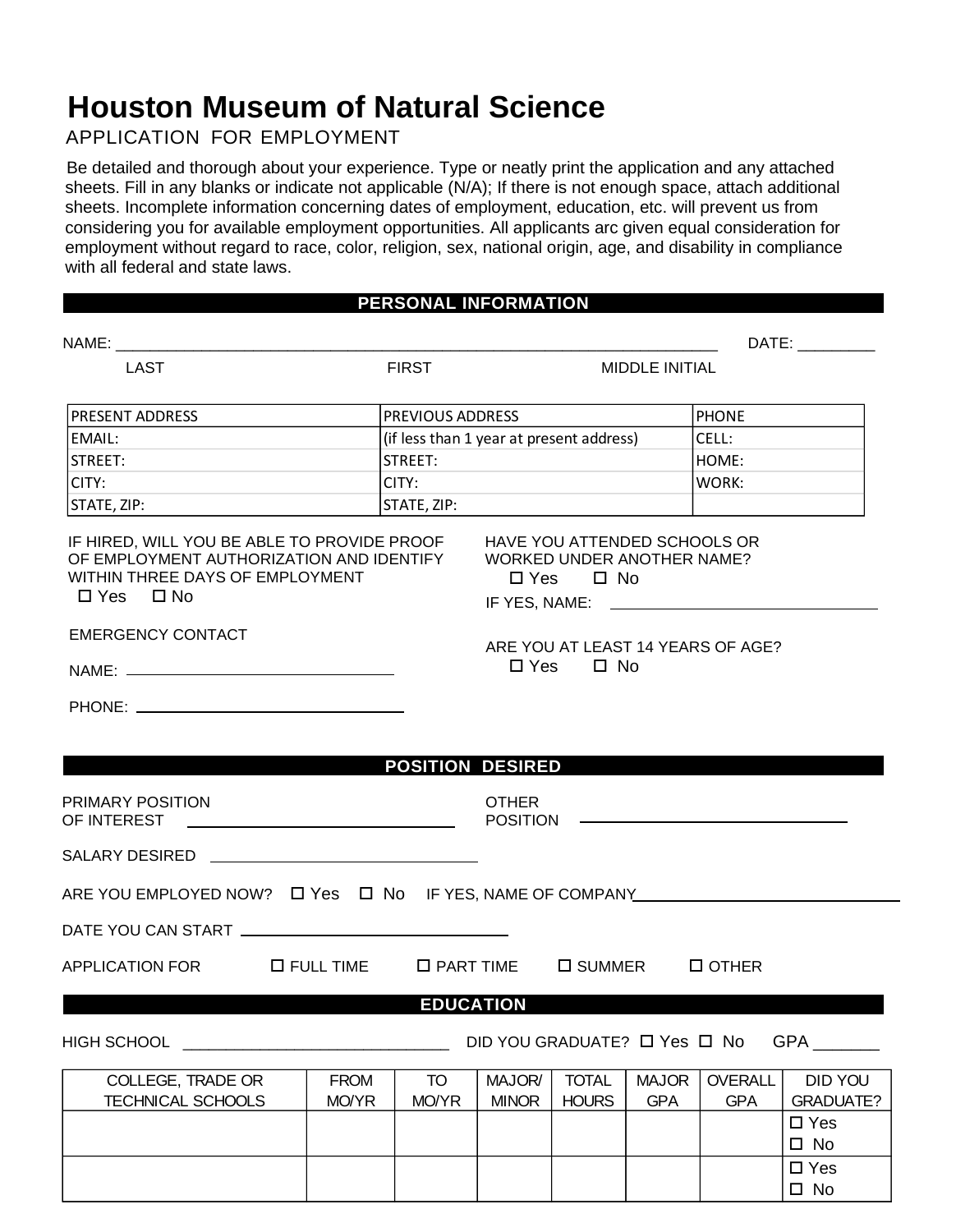### **EMPLOYMENT INFORMATION**

MAY WE CONTACT YOUR CURRENT EMPLOYER?  $\Box$  Yes  $\Box$  No

This area must be filed out completely. List most recent employment first.

| <b>FROM</b> | <b>TO</b><br>MO/YR MO/YR | <b>COMPANY</b> | POSITION DESCRIPTION | SALARY/TOTAL<br><b>COMPENSATION</b> | <b>REASON FOR</b><br>LEAVING |
|-------------|--------------------------|----------------|----------------------|-------------------------------------|------------------------------|
|             |                          | NAME:          |                      |                                     |                              |
|             |                          | CITY:          |                      |                                     |                              |
|             |                          | STATE:         |                      |                                     |                              |
|             |                          | <b>PHONE:</b>  |                      |                                     |                              |
|             |                          | SUPERVISOR:    |                      |                                     |                              |
|             |                          | NAME:          |                      |                                     |                              |
|             |                          | CITY:          |                      |                                     |                              |
|             |                          | STATE:         |                      |                                     |                              |
|             |                          | <b>PHONE:</b>  |                      |                                     |                              |
|             |                          | SUPERVISOR:    |                      |                                     |                              |
|             |                          | NAME:          |                      |                                     |                              |
|             |                          | CITY:          |                      |                                     |                              |
|             |                          | STATE:         |                      |                                     |                              |
|             |                          | PHONE:         |                      |                                     |                              |
|             |                          | SUPERVISOR:    |                      |                                     |                              |

#### **SPECIAL SKILLS**

| PROFICIENCY & YEARS OF EXPERIENCE |
|-----------------------------------|
|                                   |
|                                   |
|                                   |
|                                   |
|                                   |
|                                   |

#### **TRAINING/CERTIFICATION**

#### DESCRIBE ANY OTHER SPECIAL TRAINING OR SKILLS, WHICH MAY RELATE TO THE KIND OF POSITION FOR WHICH YOU ARE APPLYING

#### LIST TRADES AND PROFESSIONAL CERTIFICATIONS IN WHICH YOU HAVE RECOGNIZED PROFICIENCY OR LICENSE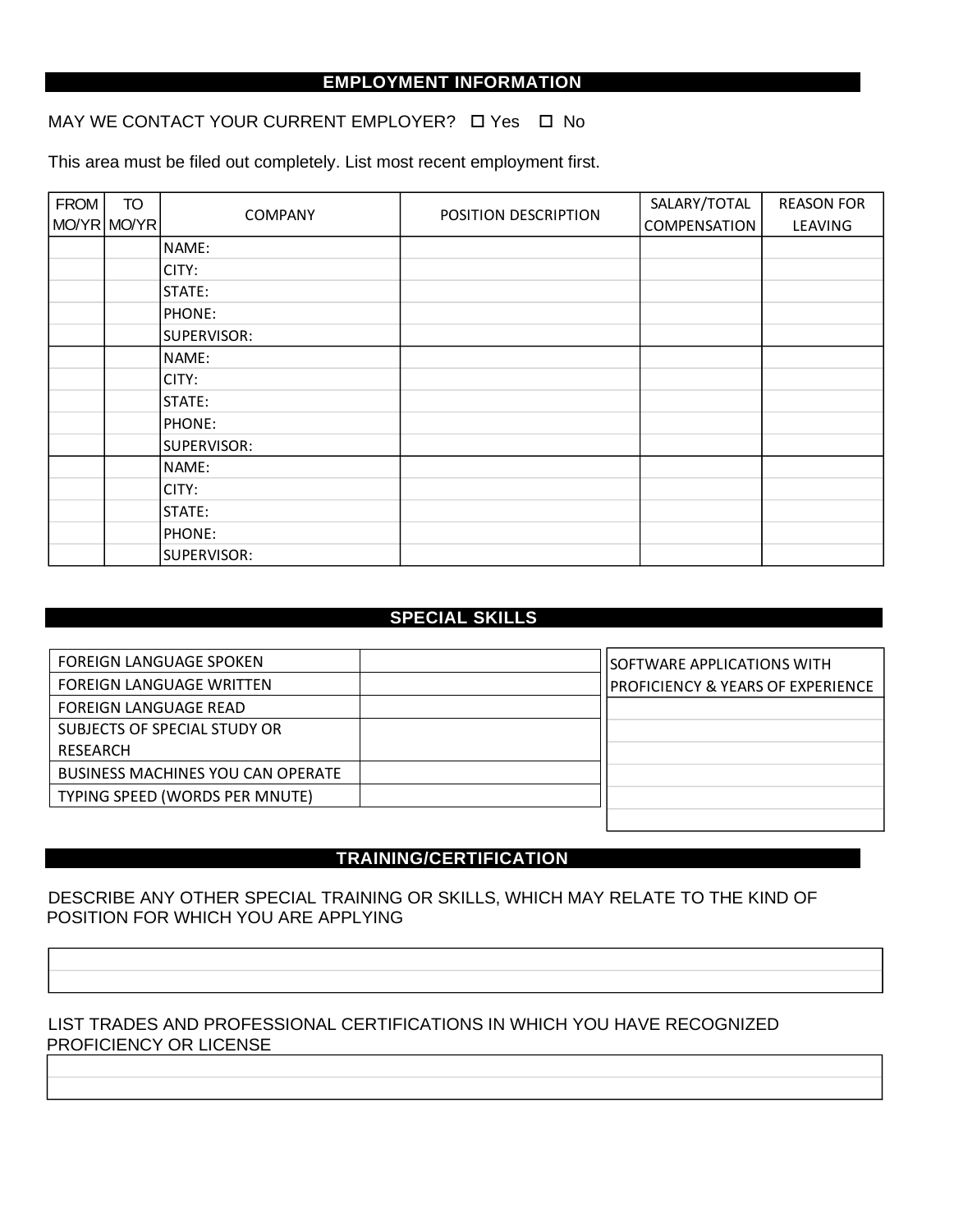#### **GENERAL** HAVE YOU BEEN CONVICTED, PLACED ON PROBATION, DEFERRED ADJUDICATION, OR PAID A FINE FOR ANY OFFENSE WITHIN THELAST FIVE (5) YEARS?  $\Box$  Yes  $\Box$  No If YES, please provide date(s) and a brief explanation. ANSWERING "YES" TO THIS QUESTION IS NOT NECESSARILY A BAR TO EMPLOYMENT. **MILITARY** HAVE YOU EVER SERVED IN  $MILITARY?$   $\Box$  Yes  $\Box$  No SERVICE DATES FROM: \_\_\_\_\_\_\_\_\_\_ TO:  $\blacksquare$ WHAT WAS YOUR RANK UPON DISCHARGE? DESCRIBE DUTIES WHILE IN MILITARY SERVICE AN SPECIAL SKILLS LEARNED ARE YOU CURRENTLY ENGAGED IN MILITARY SERVICE? 
L Yes 
L No **ADDITIONAL INFORMATION** HAVE YOU EVER BEEN EMPLOYED BY HMNS?  $\Box$  Yes  $\Box$  No IF YES, FROM: \_\_\_\_\_\_\_\_\_\_\_ TO: \_\_\_\_\_\_\_\_\_\_\_\_ WHICH DEPARTMENT? \_\_\_\_\_\_\_\_\_\_\_\_\_\_\_\_\_\_\_\_ HAVE YOU PREVIOUSLY INTERVIEWED WITH HMNS?  $\Box$  Yes  $\Box$  No IF YES, FROM: \_\_\_\_\_\_\_\_\_\_\_\_\_ TO: \_\_\_\_\_\_\_\_\_\_\_\_\_ WHICH DEPARTMENT? \_\_\_\_\_\_\_\_\_\_\_\_\_\_\_\_\_\_\_\_ LIST ANY RELATIVES /FRIENDS WHO WORK FOR HMNS **REFERENCES** LIST ANY BUSINESS REFERENCES FAMILIAR WITH YOUR WORK HISTORY (SUPERVISORY REFERENCES PREFERRED, ACADEMIC REFERENCES IF APROPRIATE) NAME RELATION NAME WORK PHONE

## **PRE EMPLOYMENT STATEMENT**

It is understood and agreed that any misrepresentations by me in this application will be sufficient cause for cancellation of the application and/or separation from the Museum's services. Unless indicated elsewhere in this application, I authorize the Museum or its agent to verify all of the information I have provided in this application. I hereby authorize any persons or concerns to furnish information in their possession concerning any of the information l have provided in this application and release such persons or concerns from any and all liability arising therefrom.

I also understand and agree that if I am employed by the Museum, my employment and compensation can be terminated, with or without cause or reason and with or without prior notice, at any time.

I additionally authorized the Museum to deduct advance, and other amounts owed the Houston Museum of Natural Science from salary either during employment, or from termination pay. As a condition of employment with the Houston Museum of Natural Science, I understand I must:

- abide by the terms and conditions of the Museum's drug abuse policy.

- provide verification of my identity and authorization to working in the United States of America according to the provisions of Immigration Reform and Control Act of 1986.